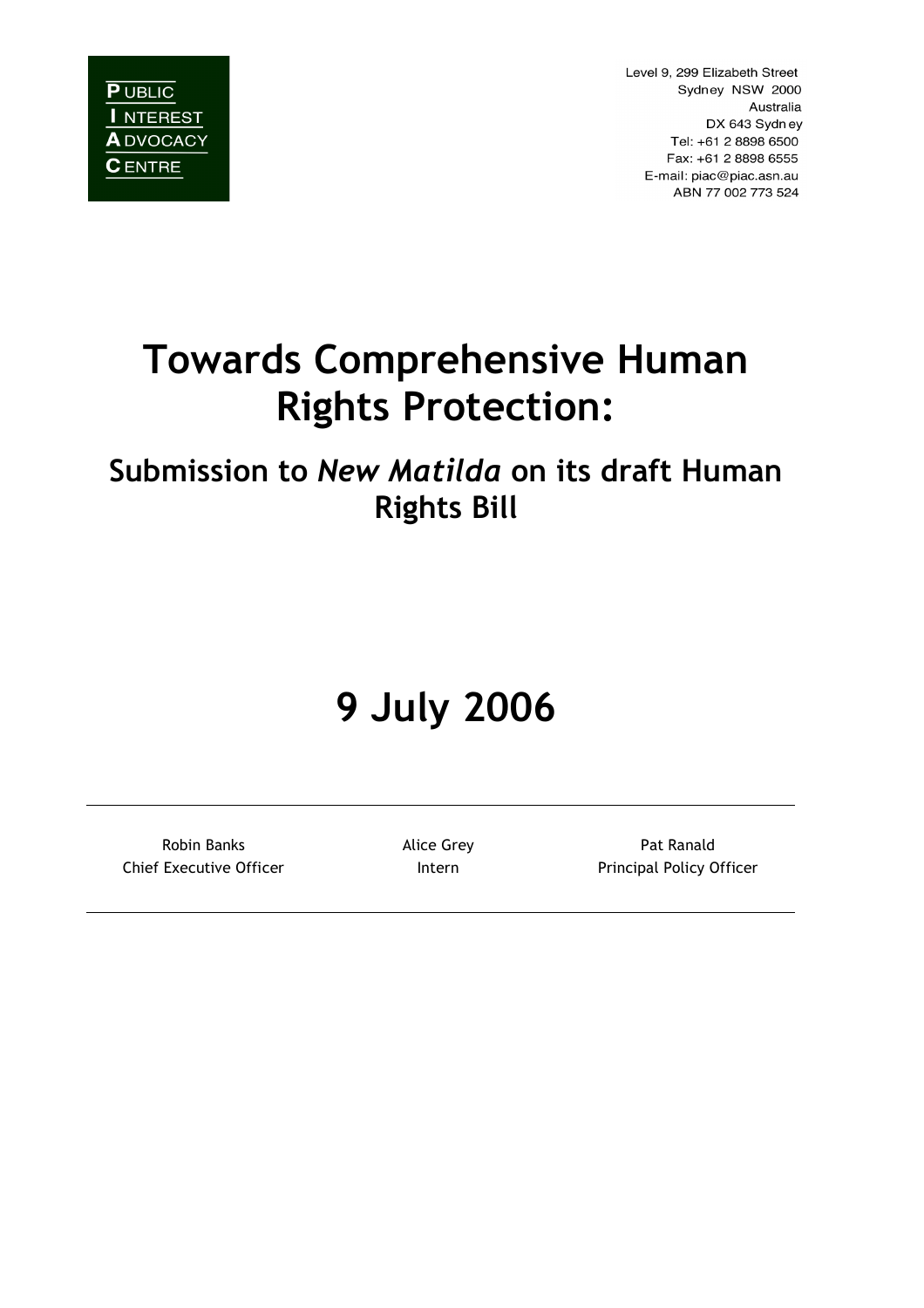Level 9, 299 Elizabeth Street Sydney NSW 2000 Australia DX 643 Sydney Tel: +61 2 8898 6500 Fax: +61 2 8898 6555 E-mail: piac@piac.asn.au ABN 77 002 773 524

## **Introduction**

## **The Public Interest Advocacy Centre**

The Public Interest Advocacy Centre (**PIAC**) seeks to promote a just and democratic society by making strategic interventions on public interest issues.

PIAC is an independent, non-profit law and policy organisation that identifies public interest issues and works co-operatively with other organisations to advocate for individuals and groups affected.

In making strategic interventions on public interest issues PIAC seeks to:

- expose unjust or unsafe practices, deficient laws or policies;
- promote accountable, transparent and responsive government;
- encourage, influence and inform public debate;
- promote the development of law—both statutory and common—that reflects the public interest; and
- develop community organisations to pursue the interests of the communities they represent.

Established in July 1982 as an initiative of the Law Foundation of New South Wales, with support from the NSW Legal Aid Commission, PIAC was the first, and remains the only, broadly-based public interest legal centre in Australia. Financial support for PIAC comes primarily from the NSW Public Purpose Fund and the Commonwealth and State Community Legal Centre Funding Program. PIAC generates approximately forty per cent of its income from project and case grants, seminars, consultancy fees, donations and recovery of costs in legal actions.

## *New Matilda's* **Campaign for a** *Human Rights Act*

PIAC congratulates *New Matilda* on developing a draft Bill to protect human rights in Australia. As *New Matilda* observes, Australia is the only Western democracy without a Bill of Rights or Human Rights Act. Widespread public consultation has supported the development of charters in the ACT and Victoria, and they are being considered in other states. A Human Rights Act at the Commonwealth level would build upon this success, but would also provide an essential framework for rights protection across Australia.

PIAC supports *New Matilda's* process of public consultation, as such consultation is essential to the development of a Human Rights Act that fully protects the rights of all people in Australia. PIAC pleased to offer this submission in support of the *New Matilda* campaign.

## **Responses to Questions**

#### **Do you support the draft Human Rights Bill that** *New Matilda* **has prepared?**

PIAC broadly supports the proposed Bill. However PIAC submits that its protection of human rights could be strengthened though a number of amendments. The proposed amendments are detailed below.

#### **Does the draft Bill protect the appropriate mix of rights?**

PIAC supports the draft Bill's protection of both civil and political rights, and economic, social and cultural rights. For a Human Rights Act to offer meaningful protection to all people in Australia, especially those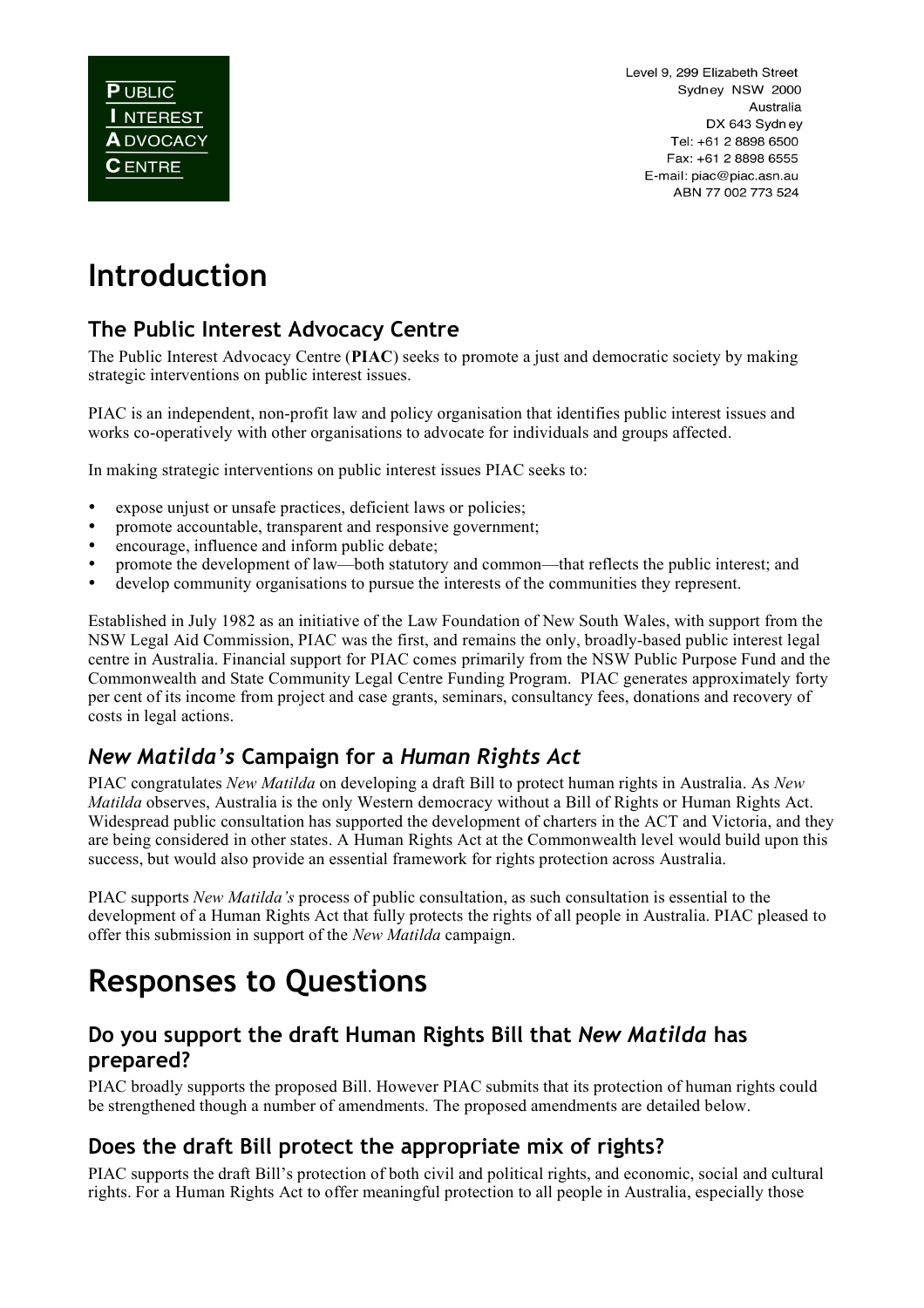who are disadvantaged and marginalised, it must protect the full spectrum of rights and, consistent with international law, recognise the indivisibility of human rights..

#### *Additional rights*

PIAC believes that the draft Bill should contain, as an early provision, the right to equality as a stand-alone provision as is found in both the *International Covenant on Civil and Political Rights* (**ICCPR**) and the *International Convenant on Economic Social and Cultural Rights* (**ICESCR**). The right to equality is, arguably, a right that underpins the enjoyment of all other rights set out in the International Bill of Rights and is consistently reflected in the preambular provisions of the international instruments that make up the International Bill.

PIAC also submits that the Bill should contain additional economic, social and cultural rights. The Bill as it currently stands includes very few of these rights. At a minimum, PIAC believes that the basic workplace rights enshrined in *the International Covenant on Economic, Social and Cultural Rights* should be expressly included rather than presumed under the right of freedom of association.

Finally, the economic, social and cultural rights contained in the proposed Bill require further elucidation. The framing of these provisions should remain reasonably broad to allow expansive and flexible interpretation by the courts. However, further detail is needed to ensure that the provisions offer a minimum level of protection.

#### **Does the balance struck in the draft Bill between the executive, the parliament and the courts provide adequate and appropriate protection of human rights?**

PIAC recognises the need to strike a careful balance between the powers of the executive, the legislature and the judiciary. In PIAC's view, however, a Bill that contained stronger measures to safeguard human rights would not disturb this balance.

The draft Bill proposes three mechanisms to protect human rights:

- Requiring the Federal Attorney-General to present a report to the House of Representatives on each piece of proposed legislation, stating whether the legislation is compatible with human rights.
- Empowering courts to interpret legislation consistently with human rights, and to issue a declaration if consistency cannot reasonably be achieved.
- Requiring 'public authorities' to act in a manner that is consistent with human rights.

While these three mechanisms provide a good starting point for rights protection, they give too much power to Parliament and the Executive to legislate and act inconsistently with human rights. In particular, PIAC does not support the proposed 'declaration of inconsistency' model. PIAC believes that this offers unduly weak protection of the rights recognised in the Bill.

PIAC instead submits that courts should be empowered to strike down as invalid primary or delegated legislation that cannot be interpreted consistently with recognised rights. It has been suggested that a Human Rights Act in this form would infringe parliamentary sovereignty. This is not the case. Parliamentary sovereignty permits Parliament to legislate on any subject within its lawful jurisdiction. Appropriate judicial oversight is entirely compatible with this notion. If the courts strike down legislation, Parliament is free to re-legislate in a lawful manner on the same subject. This is a fundamental principle of Australian democratic institutions, and PIAC asserts that this is especially the case in the context of human rights. As is noted in the preamble to the draft Bill, '[i]n a true democracy, human rights are assured'. This can only be enforced if laws inconsistent with human rights are invalid.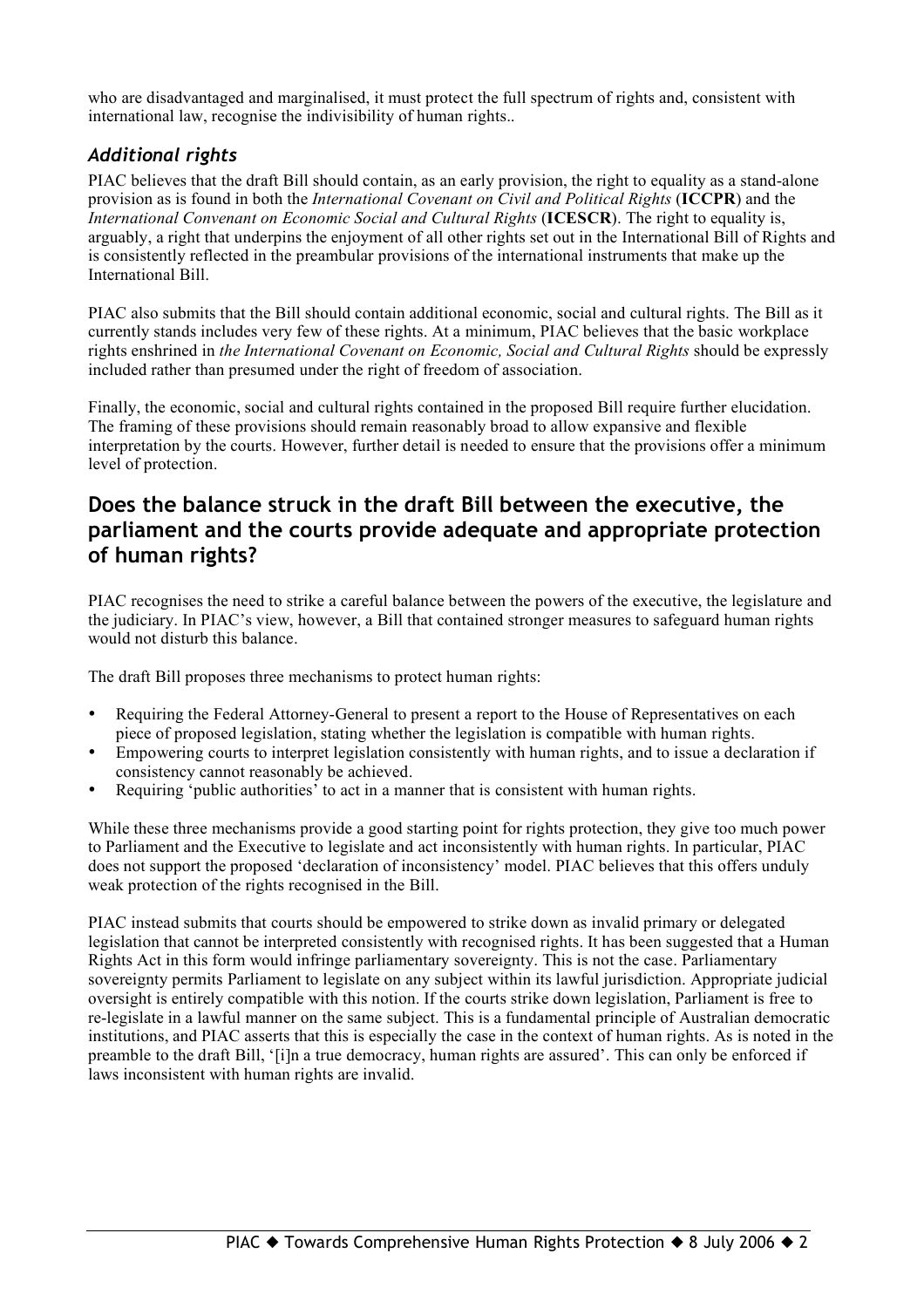#### *Qualifying provisions*

In addition, PIAC does not entirely support the two provisions that allow derogation from recognised rights. The first of these (section 10) provides that rights are subject to 'such reasonable limits prescribed by law as can be demonstrably justified in a free and democratic society'. PIAC recognises that Parliament may occasionally need to legislate to limit rights in this manner and that this form of words is consistent with other national jurisdictions. As such, the existence of jurisprudence on these equivalent provisions will help guide interpretation in Australia.

However, PIAC believes that, consistent with non-derogation provision of the ICCPR, the Bill should include a list of 'absolute' rights, such as the right to life and the right against torture and cruel or inhuman treatment, that are not to be qualified or infringed under any circumstances.

The second qualifying provision (section 44) allows the Parliament and public authorities to behave in a manner that is inconsistent with recognised rights during times of declared 'public emergency'. PIAC believes that the provision is currently framed very broadly and is unconvinced that this provision is necessary given the permissive nature of section 10.

In the event that section 44 is retained, PIAC suggests that its potential application be clarified in two respects.

First, we would suggest limiting the permission to derogate to Parliament rather than public authorities. Section 54, which requires public authorities to act consistently with human rights, defines the phrase 'public authority' broadly so as to ensure greater rights protection. PIAC strongly supports the broad framing of section 54, however is concerned that such an expansive definition is not appropriate in the context of section 44. Nor should the decision to derogate be within the authority of public authorities. Such derogation is extremely serious and should be an active decision of the Government. This is consistent with the requirement that any derogation from rights under the ICCPR is to notified to the Secretary General of the United Nations.

Secondly, PIAC advocates the inclusion of requirement that the Government declare a public emergency if such derogations are to be implemented and that there be a time limit upon the operation of such declarations of public emergency. For example, the section could include a provision that allows such declarations remain valid for a maximum of 28 days. If Parliament considers that a state of emergency persists after this time, it must vote to extend the declaration for a further more limited. A time limit provision will ensure that Parliament and the public continue to view declarations as exceptional measures that are only justified in rare circumstances. In this way, the provision will guard against the incremental weakening of a human rights culture.

Further, as with section 10, section 44 should clearly state that some human rights are non-derogable.

#### *Entrenchment provisions*

Finally, PIAC notes that the Bill appears to lack any entrenchment provisions to protect it against arbitrary repeal. We suggest the inclusion of a provision stating that any proposed amendments require the approval of two thirds of Parliament in a joint sitting.

### **Does the draft Bill provide appropriate remedies for unlawful infringement of human rights?**

PIAC observes that the draft Bill provides both for individuals to pursue a cause of action where public authorities fail to act in accordance with recognised rights, and for courts to award appropriate remedies in response to any demonstrated rights infringement. PIAC believes that the right to seek and achieve a remedy for breaches of human rights is a fundamental aspect of any meaningful Human Rights Act, and commend *New Matilda* for including such provisions.

#### *Proposed amendment*

PIAC suggests reframing section 56(1)(d), which currently proposes to allow courts to make an order declaring it would be inappropriate for any further action to be taken in a matter. Where a court finds that an individual's rights have been breached, the standard response should be the provision of a remedy. If it is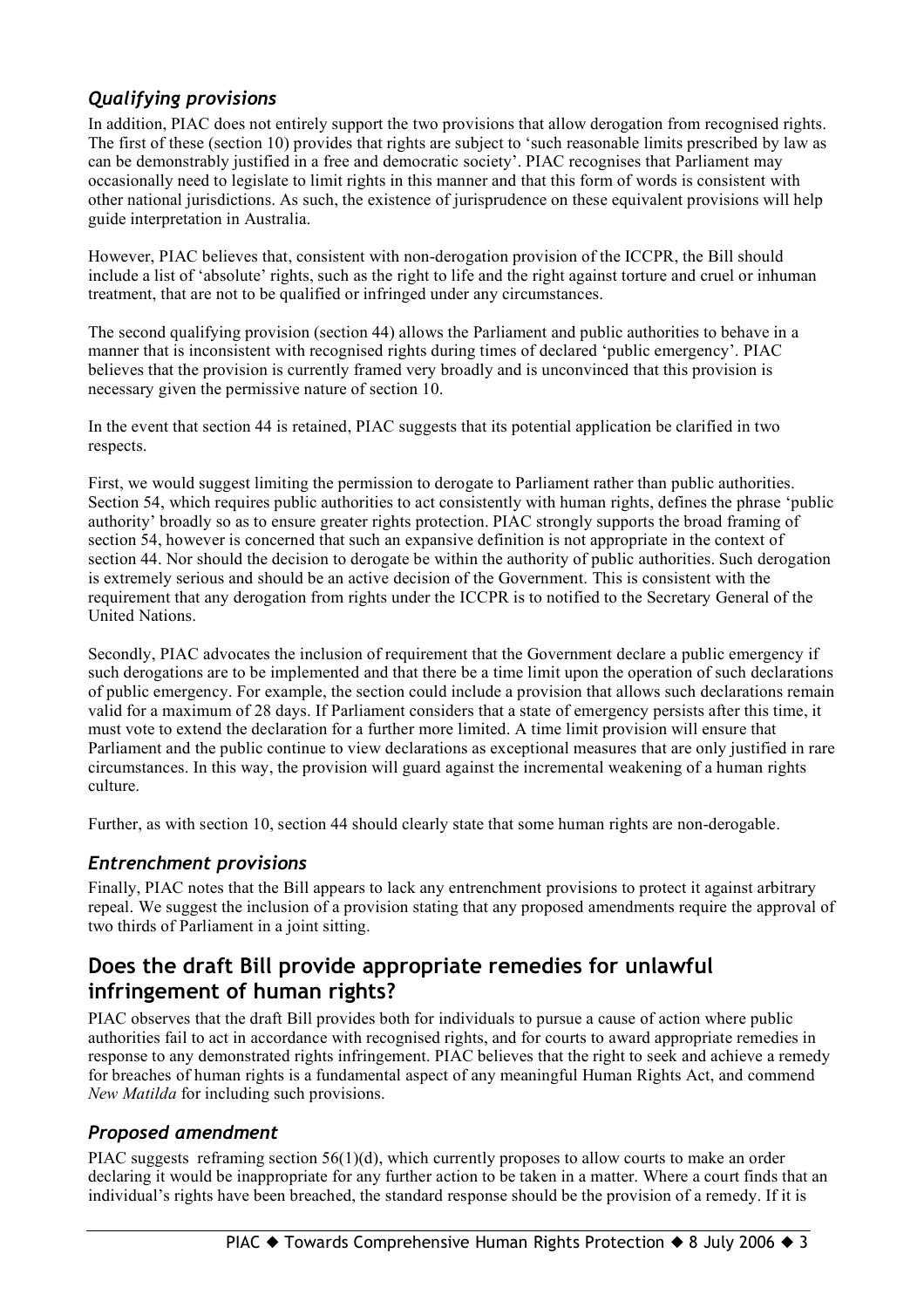considered necessary for courts to retain the discretion to award no remedy, then the Bill should explicitly state that this response must be limited to exceptional cases.

## **Is there anything else you would like to tell us?**

Please refer to the detailed response below.

## **Detailed Response**

In addition to the responses above, PIAC offers the following comments on specific provisions contained within the draft Bill.

## **Preamble**

#### *Inclusion of provision regarding individual responsibilities*

PIAC advocates a modified version of paragraph [6]. It is important for individuals to respect the rights of others in society, and support the inclusion of a statement to this effect. However, a provision regarding individual responsibilities should not imply that entitlement to human rights is contingent upon fulfilling certain responsibilities. As such, PIAC suggests reframing the provision so that it reads as follows:

The exercise of human rights implies corresponding responsibilities to others in society. It is every individual's responsibility to respect the rights of others and observe the law.

This would ensure that paragraph [6] is consistent with other provisions in the Preamble that emphasise universal entitlement to human rights, particularly those in paras [4] and [8].

#### *Universal entitlement to rights*

Paragraph [8] is substantive, rather than aspirational, in nature. As such, we support the submission of the University of Melbourne's Centre for Comparative Constitutional Studies to the effect that this provision should be included within the body of the proposed Bill.<sup>2</sup>

#### *Characteristics of rights*

The Preamble should also contain a provision stating that the human rights protected by the Bill are 'interconnected, indivisible and pertain to each person by virtue of their common humanity'.

#### *Recognition of indigenous people*

PIAC also proposes that the Preamble includes a provision recognising the traditional owners of Australia, and attesting to the importance of human rights for Indigenous Australians. Such acknowledgment is essential to the legitimacy of any Act that purports to protect and promote human rights in Australia.<sup>3</sup>

## **Part 2: Human Rights explained**

#### *Definition of human rights*

To reflect the fact that the proposed Bill protects cultural rights, the definition of 'human rights' should be amended to read 'the civil, political, economic, social and *cultural* rights set down in Part 3 of this Act'.

## **Part 3: Human Rights**

#### *Section 10: 'Human Rights may be limited'*

As noted above, PIAC believes that section 10 as it currently stands provides Parliament with too much latitude to legislate in a rights-infringing manner.

- 2 Centre for Comparative Constitutional Studies, University of Melbourne, *Submission on New*
- *Matilda's Draft Human Rights Bill*, 17 February 2006 at 1.<br><sup>3</sup> For an example of such a provision, see the Preamble to the Charter of Human Rights and Responsibilities Bill 2006 (Vic).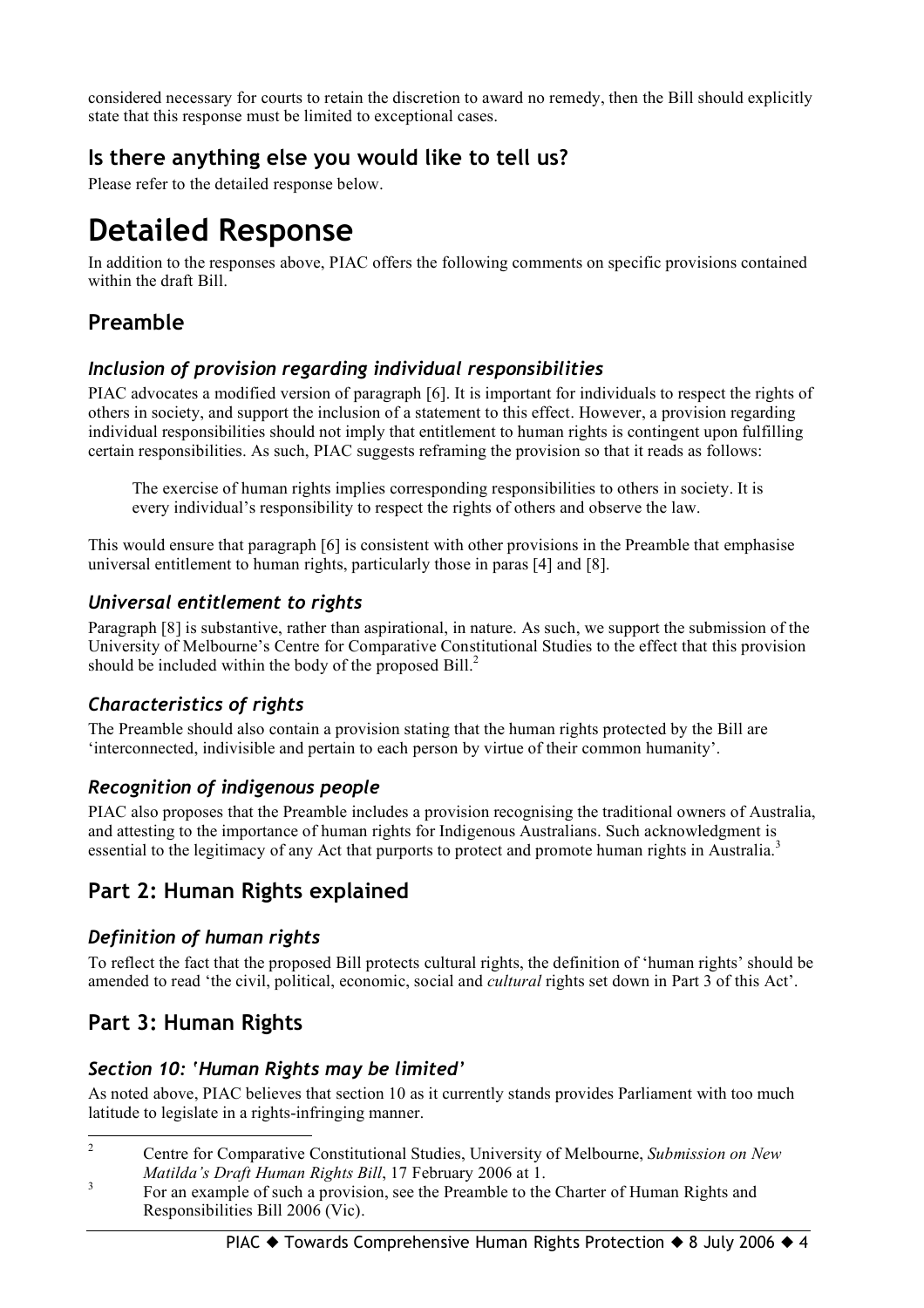PIAC proposes the following two amendments:

- The provision should contain a list of rights from which no derogation is permissible in any circumstances. These should include:
	- the right to protection from torture and cruel, inhuman or degrading treatment or punishment;
	- freedom from discrimination;<br>• the right to life from the time
	- the right to life from the time of birth;<br>• the prohibition against slavery and enf
	- the prohibition against slavery and enforced labour;
	- the right to be recognised as a person before the law;
	- the right to freedom of thought, conscience and religion; and
	- protection from retrospective criminal penalties.

The Bill may permit Parliament to derogate from other rights, such as the right to respect for privacy and the right to freedom of association. However, as explained in the following paragraph, derogation should only be permitted to occur in limited and clearly defined circumstances.

• The provision could usefully include a note providing a guide to interpretation that includes a set of criteria to be considered in determining whether Parliament has limited human rights in a permissible manner. PIAC suggests that the criteria could be framed as follows:

Proposed legislation must:

- pursue an objective that is important to the achievement of a free and democratic society and be rationally connected to that objective;
- not impair any right more than is necessary to achieve the objective; and
- not have a disproportionate (or discriminatory) impact on the people to whom the law will apply.<sup>4</sup>

Under section 45 of the draft Bill, the Federal Attorney-General is required to accompany any proposed legislation with a human rights compatibility statement. PIAC suggests that if the Federal Attorney-General believes that a law is inconsistent with human rights, that he or she should be required provide a justification for the law. Such a justification should follow the criteria outlined above.<sup>5</sup>

#### *Section 25: Right to marry*

PIAC appreciates the intention behind the provisions contained within section 25. However, PIAC is concerned that without further clarification, they could be interpreted in restrictive ways and act to the detriment of certain groups within the community.

#### *Section 25(1)*

The draft Bill should make it clear that section 25(1) is not limited to the right of individuals to marry members of the opposite sex. Although the provision currently contains nothing that requires it to be read as referring only to heterosexual marriage, its ambiguity leaves it open to restrictive interpretation.<sup>6</sup>

#### *Section 25(3)*

PIAC shares the concerns of a number of others who have provided submissions on the Bill<sup>7</sup> regarding the statement that each spouse possesses 'equal rights and *responsibilities* upon marriage, during the marriage and at its dissolution<sup>5</sup>.<sup>8</sup> Women have historically experienced disadvantage (financial and otherwise) due to

<sup>&</sup>lt;sup>4</sup> The Bill should clarify that this criterion does not prohibit the implementation of special measures that may appear discriminatory, but which operate to benefit particular equality-seeking groups.<br>
For further discussion of this point, see below.<br>
See the comments made by the New South Wales Council for Civil Liberties:

to New Matilda's Public Consultation on the Human Rights Bill 2006 (2006) 2.<br>National Association of Community Legal Centres, Submission to New Matilda on the Human *Rights Bill 2006*, 31 March 2006 at 3; Combined Community Legal Centres Group, *Submission to New Matilda on the Human Rights Bill <sup>2006</sup>*, <sup>31</sup> March <sup>2006</sup> at 3. <sup>8</sup> Emphasis added.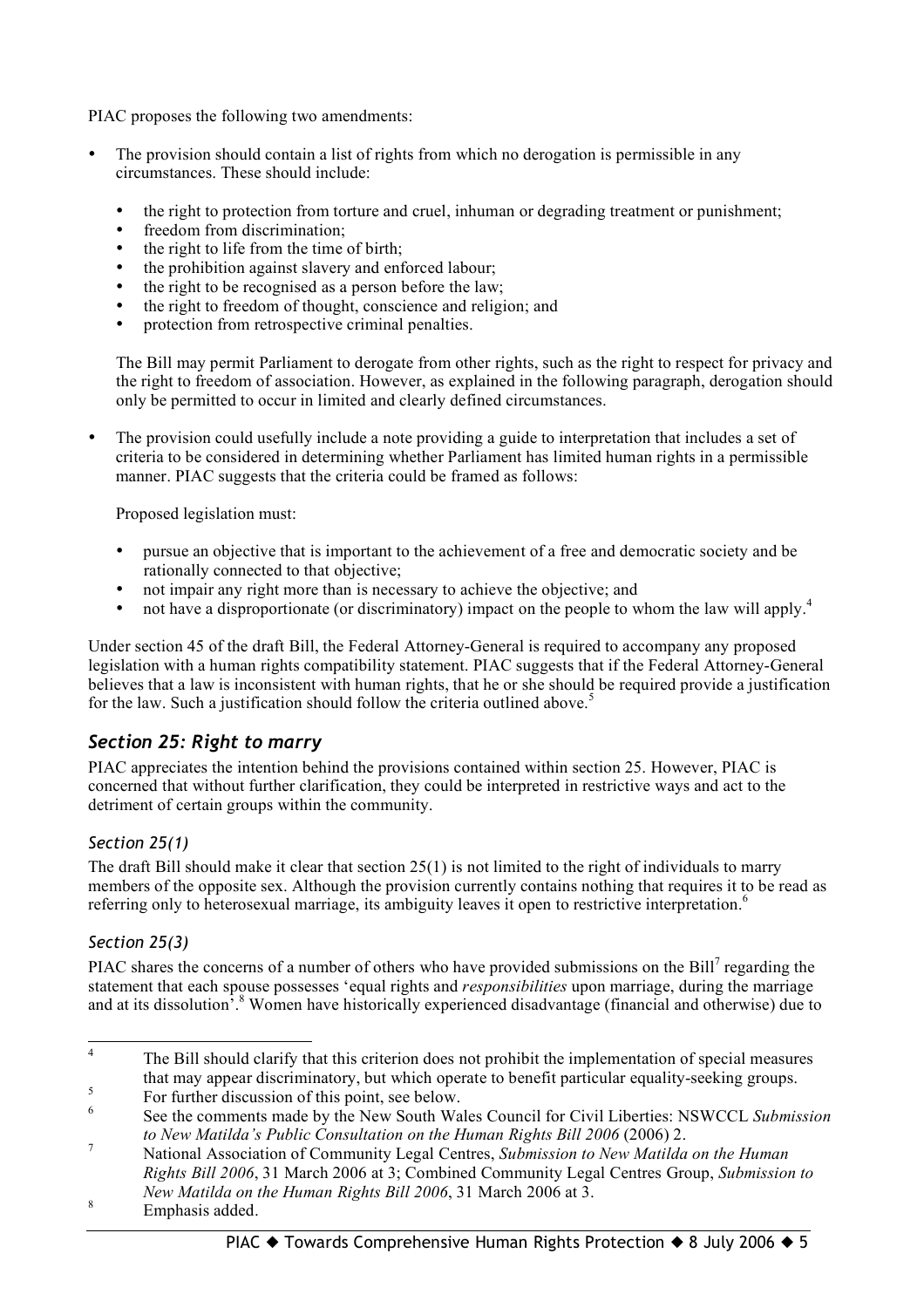the gendered norms that have governed parties' roles within marriage. To a large extent, such disadvantage persists today. PIAC acknowledges that section 25(3) is perhaps formulated with these problems in mind. However, the reference to responsibilities could allow the provision to be used to reinforce, rather than redress, existing inequalities.

#### *Section 26: Protection of the family*

#### *Section 26(1)*

In principle, PIAC does not view the inclusion of a provision that aims to protect the family as problematic. However, the current framing of section 26(1) invites a narrow interpretation of the term 'family'. In practice, the provision could therefore operate to disadvantage people who exist outside the 'traditional' archetype of the nuclear family. These people include Indigenous Australians, who may recognise alternative forms of family structure, and marginalised or disadvantaged individuals (such as homeless people) who may lack any 'family' as the term is commonly understood.

PIAC recommends that the provision be amended to explicitly recognise that families may take many different forms.

#### *Section 26(2)*

PIAC applauds the inclusion of a provision supporting the needs of women during, and surrounding the period of, childbirth. This provision appears to have been sourced from Article 10 of the *International Covenant on Economic, Social and Cultural Rights*. In light of this, PIAC recommends that the proposed Bill adopt the substance of Article 10 in its entirety. The remainder of Article 10 states that 'during such period working mothers should be accorded paid leave or leave with adequate social security benefits'. In order to give full force to section 26(2), this statement should be included within the provision.

## **Economic, Social and Cultural Rights**

Given the inclusion of a progressive realisation provision in the Bill (section 43), PIAC supports the inclusion of a provision that makes it clear that once rights have been realised they should not be lost. That is, progressive realisation should mean just that and any measure that reduces the protection afforded to a right should be subject to the section 10 analysis.

As noted above, PIAC believes that additional economic, social and cultural rights should be included in the proposed Bill. While the proposed Bill broadly covers the rights protected by the *International Covenant on Economic, Social and Cultural Rights*, it lacks much of the detail that gives these rights their substance.

In particular, PIAC believes that the following provisions require amendment.

#### *Section 38: Right to education*

At the very minimum, this provision should provide that primary and secondary education must be available free to all.

#### *Section 39: Right to work*

PIAC supports substantial expansion of this provision, to include more detailed requirements concerning working conditions and the right of workers to belong to trade unions.

'Just and favourable working conditions', protected by section 39(2), should explicitly include the factors set out in Article 7 of the ICESCR, namely:

- (a) Remuneration which provides all workers, as a minimum, with:
	- (i) Fair wages and equal remuneration for work of equal value without distinction of any kind, in particular women being guaranteed conditions of work not inferior to those enjoyed by men, with equal pay for equal work;
	- (ii) A decent living for themselves and their families in accordance with the provisions of the present Covenant;
- (b) Safe and healthy working conditions;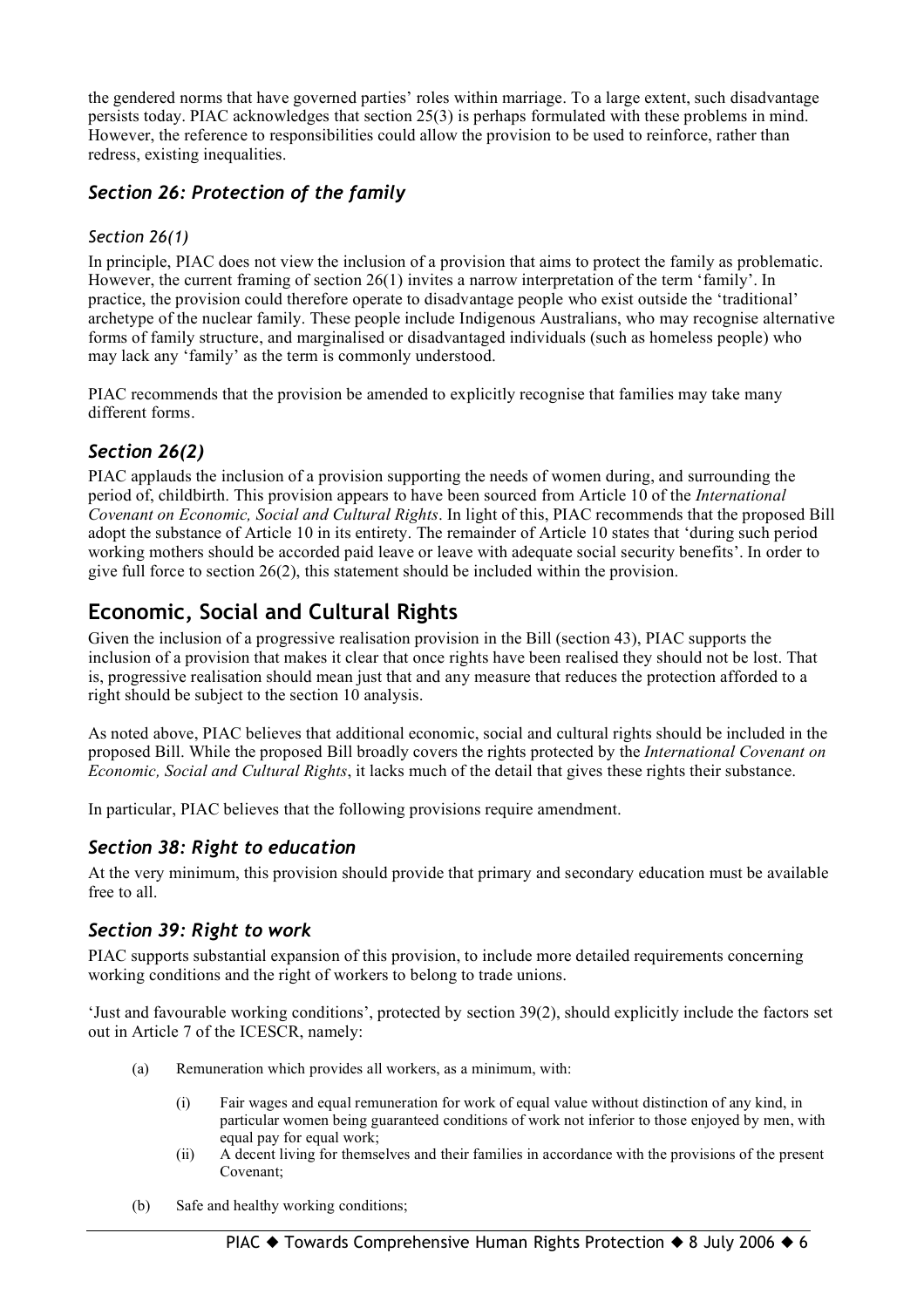- (c) Equal opportunity for everyone to be promoted in his or her employment to an appropriate higher level, subject to no considerations other than those of seniority and competence; and
- (d) Rest, leisure and reasonable limitation of working hours and periodic holidays with pay, as well as remuneration for public holidays

In addition, the right to join a trade union should be enshrined within the Bill.

#### *Section 41: Right to physical well-being and health*

PIAC considers that protection of the right to health could be improved by including a provision that requires government to take steps to achieve:

- (a) the improvement of all aspects of environmental and industrial hygiene.
- (b) the prevention, treatment and control of epidemic, endemic, occupational and other diseases; and
- (c) the creation of conditions that would assure to all medical service and medical attention in the event of sickness.<sup>9</sup>

### **Part 4: Scrutiny of proposed Commonwealth laws**

#### *Section 45: Attorney-General's statement on proposed laws*

PIAC supports a process that requires Parliament to consider the human rights implications of any proposed legislation. In the short term, such a process would ensure that Parliament achieves a better standard of rights protection and that the public is made aware of any laws that have the potential to infringe human rights. In the long term, the scrutiny process would encourage a culture whereby consideration of human rights is viewed as an essential and inherent part of Parliament's law-making function.

However, the strength of such a process is seriously undermined by the inclusion of a 'notwithstanding' provision in section 45(4). This provision allows the Federal Attorney-General to state that a law is intended to operate notwithstanding its inconsistency with certain human rights. PIAC suggests instead that where the Federal Attorney-General believes that proposed legislation will infringe or limit a right protected under the Act, that he or she be required to provide a justification for this in the compatibility statement. Such a justification should be framed according to the criteria that PIAC proposes for guidance under section10 of the Bill (see above).

In the event that a 'notwithstanding' clause is included in the Bill, PIAC suggests that it should be accompanied by the following measures:

- A sunset provision that limits the life of such legislation to a maximum of three years.
- A requirement that a comprehensive process of review, including community consultation, occur before the legislation passes.
- Provision for ongoing Parliamentary oversight by the Joint Standing Committee on Human Rights.<sup>10</sup>

These measures are necessary to guard against 'legislation creep', whereby extraordinary legislation begins to be seen as 'normal', and to prevent against the incremental weakening of a human rights culture.

#### *Section 46: Joint Standing Committee on Human Rights*

PIAC welcomes the inclusion of a provision providing for the establishment of a Joint Standing Committee on Human Rights. In addition to the functions conferred on this Committee by section 46(3), the Committee be responsible for:

<sup>&</sup>lt;sup>9</sup> These goals are articulated in Article 12 of the ICESCR.<br><sup>10</sup> Established under section 46 of *New Matilda's* Bill.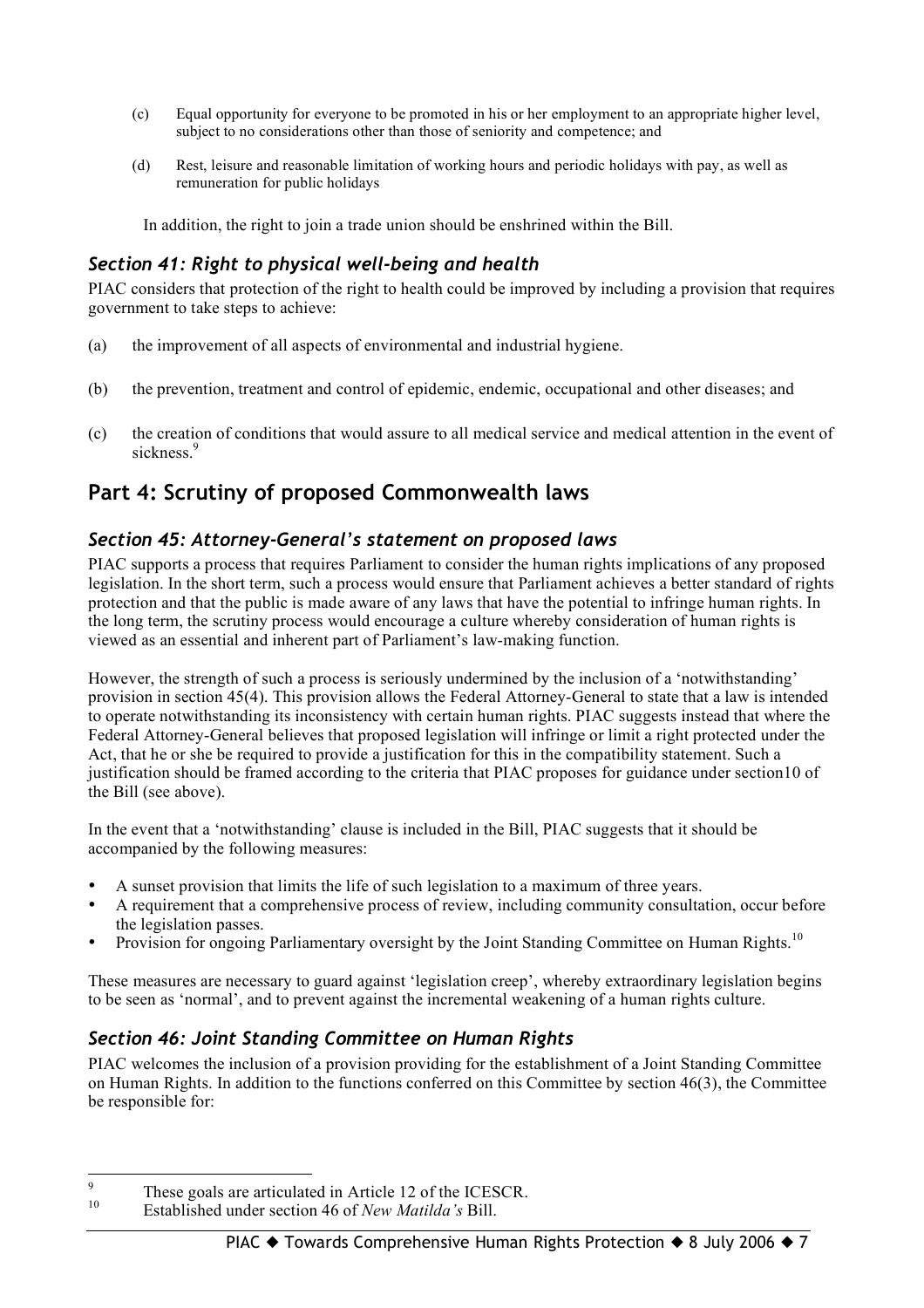- inquiring into the practices of public authorities, either on its own information, or on a reference that discloses a significant and systemic human rights issue from the Federal Attorney-General, the Ombudsman or the Auditor-General; and
- overseeing any new piece of legislation that is declared by the Federal Attorney-General to justifiably derogate from rights protected by the Bill.<sup>11</sup>

### **Part 5: Application to Commonwealth laws**

#### *Section 49: Interpretation of rights by courts*

PIAC supports the inclusion of section 49(1), and does not believe it is necessary to include section 49(2) as a qualifying provision.

#### *Section 49(2)(a)*

The requirement that legislation be interpreted consistently with human rights 'so far as it is possible to do so<sup>12</sup> acts as a sufficient safeguard to ensure that legislation is given its 'ordinary meaning'. In approaching the task of interpreting legislation in line with human rights, courts will be governed by general principles of statutory interpretation. As such, they are unlikely to apply international law or foreign judgments to subvert the 'ordinary meaning' of a law.

#### *Section 49(2)(b)*

The court's inherent ability to govern its own processes will ensure that extraneous material is not introduced where this would prolong proceedings 'without compensating advantage.'<sup>13</sup>

### **Section 52: Declarations of incompatibility**

As was noted in above, PIAC does not agree with *New Matilda's* proposed 'declaration of inconsistency' model. PIAC advocates instead for a model whereby the courts are empowered to strike down as inconsistent any legislation that cannot reasonably be interpreted in line with human rights.

However, in the event that the process represented in Part 5 is retained in the proposed Bill, PIAC recommends that legislation subject to a declaration of inconsistency be required to undergo a mandatory process of review after three years. This process of review would be conducted by the Joint Standing Committee on Human Rights, and would include a public consultation phrase. If the Federal Attorney-General supported the continued operation of the legislation, he or she would be required to submit a justification to this effect to the Joint Committee. The justification should be framed in terms of the criteria that PIAC has submitted for guidance on section  $10^{14}$ . At the conclusion of the review process, the Joint Standing Committee would be required to present recommendations to Parliament as to whether the legislation should continue to exist in its current form.

## **Section 54: Acts of public authorities**

PIAC supports the requirement in the Bill that public authorities act in a manner consistent with human rights. However, PIAC does not support the exclusion of Parliament or persons exercising parliamentary functions from such a provision. PIAC advocates that the Bill follows the example set by the New Zealand *Bill of Rights Act* (1990),<sup>15</sup> and guarantee equal protection for human rights across all three branches of government.

PIAC also supports the functional approach to identifying 'public authorities' that is contained within section 54(3)(b) of the draft Bill.

<sup>&</sup>lt;sup>11</sup> See PIAC's proposal regarding section 45 of the Bill.<br>
<sup>12</sup> Section 50(1) of the Bill.<br>
<sup>14</sup> See above.<br>
<sup>14</sup> See above.

Section 3.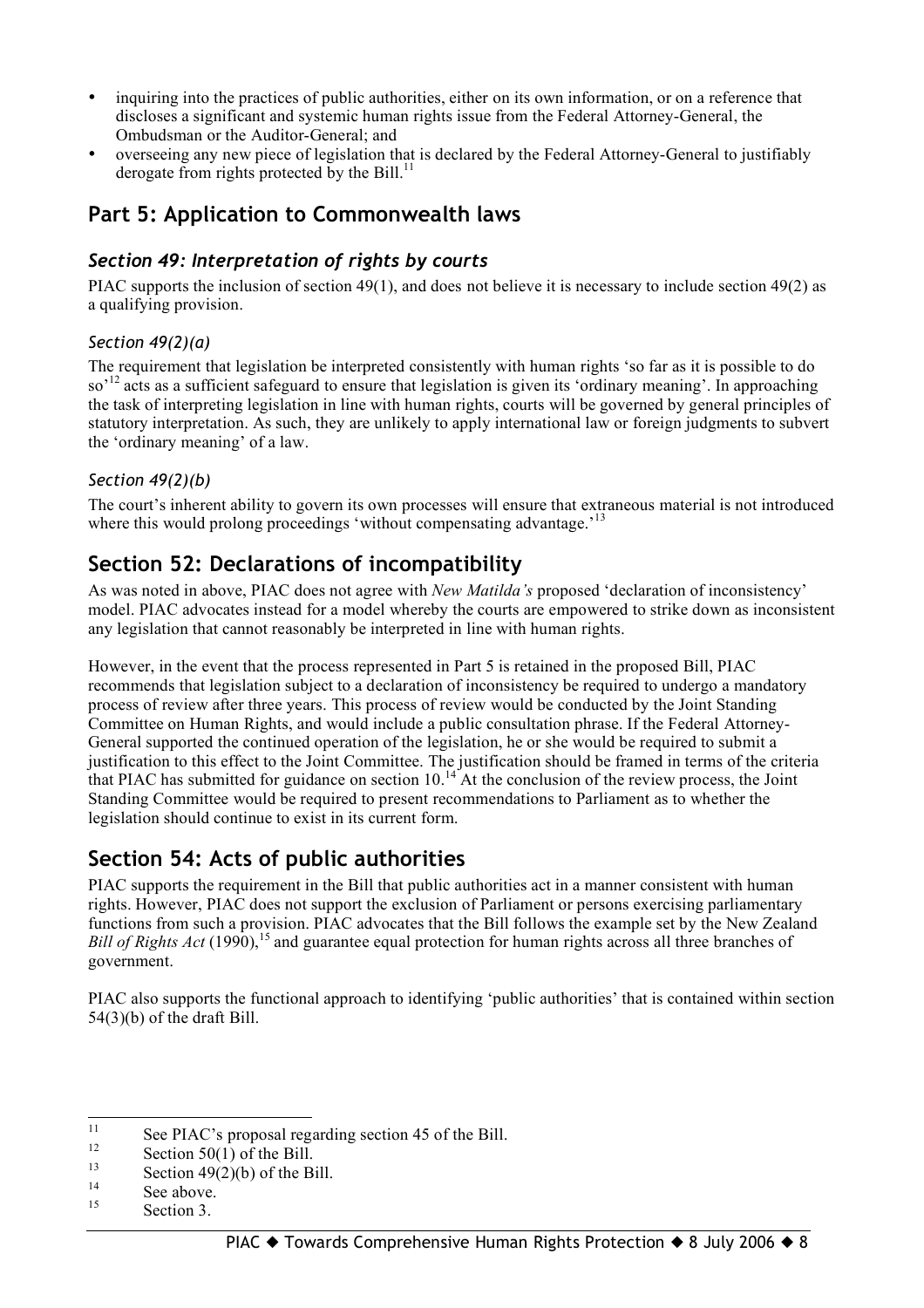## **Sections 55 and 56: Judicial proceedings and remedies**

PIAC commends the inclusion of provisions that empower individuals to both bring proceedings, and receive remedies, if their rights set out in the legislation are infringed. The right to redress for wrongs goes to the heart of what it means to hold individual human rights. Without acknowledging this, a human rights instrument is relatively meaningless.

However, PIAC believes that the Bill requires further clarification with respect to the class of individuals who would possess standing to bring an action and receive remedies. As the Bill currently stands, three classes of individuals are referred to in sections 55 and 56. These are individuals generally, 'aggrieved persons', and those who are 'victims' of unlawful acts committed by public authorities. The use of these three terms creates confusion regarding the operation and effect of sections 55 and 56.

Section 55(1) currently provides:

A person who claims that a public authority has acted (or proposes to act) in a way which is made unlawful by section 54(1) may:

- (a) bring proceedings against the authority under this Act in an appropriate court; or
- (b) rely on the right or rights concerned in any legal proceedings, but only if he or she is (or would be) a victim of the unlawful act.

This appears to mean that any person possesses standing to commence a cause of action for an alleged breach of rights, but only those affected by the actions of the public authority may 'rely' on those rights.

Section 56 appears to render declaratory relief available in all cases where a public authority is found to have acted unlawfully, and specific remedies available to persons who have been directly affected by unlawful acts.

The operation of sections 55 and 56 together therefore seems to create a two-pronged system of actions and remedies, whereby all individuals can bring an action for, and obtain, declaratory relief, but only affected individuals can rely on rights and obtain individual remedies.

If *New Matilda* intends the Bill to be read in this way, PIAC suggests that this should be stated more clearly. In particular, the following discrepancies should be addressed:

- It is currently unclear whether the reference to 'aggrieved persons' in paragraphs  $56(1)(b)$  and (c) implies that the specific remedies contained within these paragraphs are only available to persons aggrieved, or that *all* claims under section 55 are limited to persons aggrieved. If the former meaning is intended, then this should be made clear in paragraphs  $56(1)(b)$  and (c). If the latter meaning is intended, then sub-section 55(1) should be amended to read 'an **aggrieved** person who claims that a public authority has acted [unlawfully] … may bring proceedings'. PIAC urges the former interpretation as more consistent with seeking broad understanding of and compliance with the law.
- It is also unclear whether the phrase 'victims of unlawful acts' in paragraph  $55(1)(b)$  is intended to bear the same meaning as 'aggrieved persons' (as referred to in section 56 and defined in the dictionary to the Bill). If this is the case, then PIAC suggests amending paragraph 55(1)(b) to refer to 'aggrieved persons'. If this is not the case, we believe that section 55 should further elucidate the class of persons who may be considered 'victims of unlawful acts'.
- The definition of 'aggrieved person' could usefully be amended to make express reference to an act or conduct that is inconsistent with the Part 3 rights.
- It is important to ensure that if a challenge is brought by an organisation asserting that it is acting to protect the human rights of individuals, consideration be given to what, if any, commercial benefit such an organisation may gain from the right being upheld in the way argued for by that organisation. The use of 'human rights' by corporations to argued for advertising freedom as an aspect of freedom of communication has caused many to express concerns about the use of human rights by corporations.

The framing of these clauses should be amended so as to clarify who may bring an action under the Act, and what remedies they would be entitled to receive.